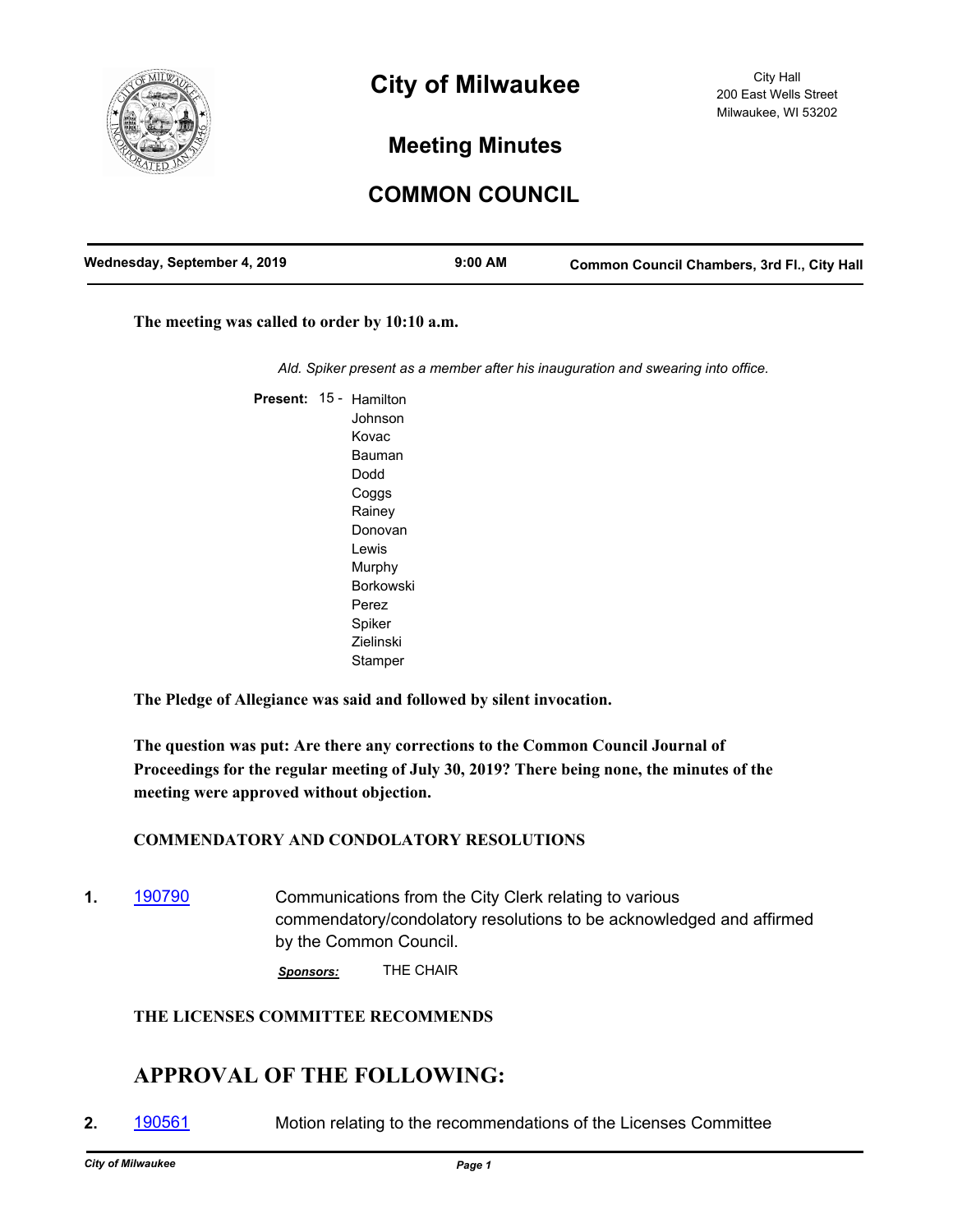relative to licenses.

*Sponsors:* THE CHAIR

**A motion was made by ALD. KOVAC that this Motion be APPROVED. This motion PREVAILED by the following vote:**

- Aye, 15 Ald.Hamilton, Ald.Johnson, Ald.Kovac, Ald.Bauman, Ald.Dodd, Ald.Coggs, Ald.Rainey, Ald.Donovan, Ald.Lewis, Ald.Murphy, Ald.Borkowski, Ald.Perez, Ald.Spiker, Ald.Zielinski Ald.Stamper
- **No,** 0

#### **THE JUDICIARY & LEGISLATION COMMITTEE RECOMMENDS**

#### **ADOPTION OF THE FOLLOWING:**

**3.** [190341](http://milwaukee.legistar.com/gateway.aspx?m=l&id=/matter.aspx?key=51813) Resolution to authorize the City Attorney to serve and file an offer of judgment in the amount of \$400,000 in the case of Sterling D. Brown v. City of Milwaukee, et al., Case No. 18-C-0922

*Sponsors:* THE CHAIR

#### **A motion was made by ALD. BORKOWSKI that this Resolution be ADOPTED. This motion PREVAILED by the following vote:**

- Aye, 12 Ald.Hamilton, Ald.Johnson, Ald.Kovac, Ald.Bauman, Ald.Dodd, Ald.Rainey, Ald.Lewis, Ald.Murphy, Ald.Perez, Ald.Spiker, Ald.Zielinski Ald.Stamper
- **No,** 2 Ald.Donovan Ald.Borkowski
- Abstain, 1 Ald.Coggs

**Communications from City officers were read and ordered on file without objection.**

#### **MATTERS FOR IMMEDIATE ADOPTION OR APPROVAL**

**4.** [190706](http://milwaukee.legistar.com/gateway.aspx?m=l&id=/matter.aspx?key=52372) Motion amending the schedule of regular meetings of the Finance and Personnel Committee for the year 2019.

*Sponsors:* Ald. Coggs

**A motion was made by ALD. SPIKER that this Motion-Immediate Adoption be APPROVED. This motion PREVAILED by the following vote:**

Aye, 15 - Ald.Hamilton, Ald.Johnson, Ald.Kovac, Ald.Bauman, Ald.Dodd, Ald.Coggs, Ald.Rainey, Ald.Donovan, Ald.Lewis, Ald.Murphy, Ald.Borkowski, Ald.Perez, Ald.Spiker, Ald.Zielinski Ald.Stamper

**No,** 0

**5.** [190733](http://milwaukee.legistar.com/gateway.aspx?m=l&id=/matter.aspx?key=52417) Resolution authorizing acceptance of an unsolicited offer to purchase from Pastors United Community Advocacy, Inc. for the City-owned tax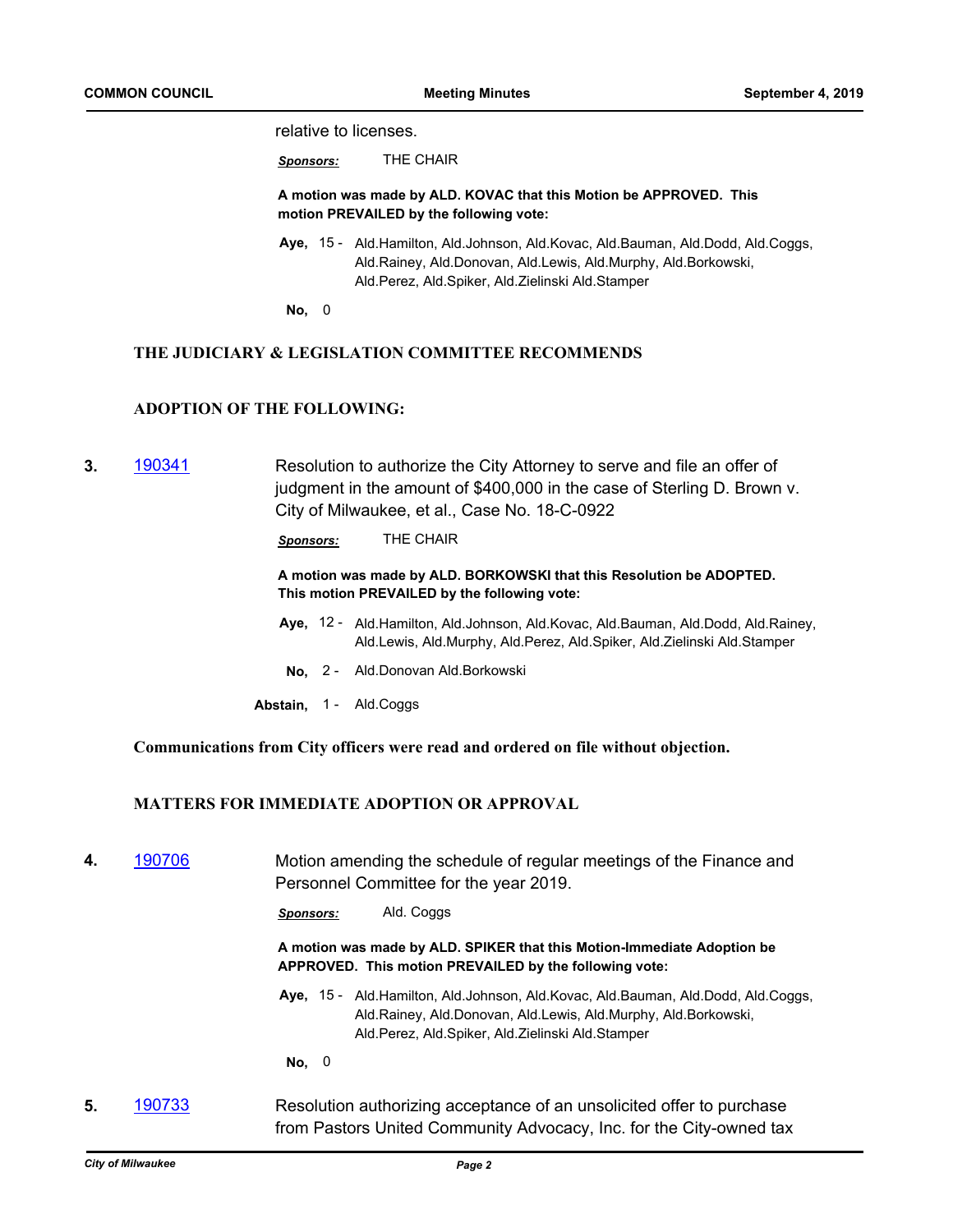deed property located at 4370-A North 29th Street, in the 1st Aldermanic District.

*Sponsors:* Ald. Hamilton

**A motion was made by ALD. SPIKER that this Resolution-Immediate Adoption be ADOPTED. This motion PREVAILED by the following vote:**

Aye, 15 - Ald.Hamilton, Ald.Johnson, Ald.Kovac, Ald.Bauman, Ald.Dodd, Ald.Coggs, Ald.Rainey, Ald.Donovan, Ald.Lewis, Ald.Murphy, Ald.Borkowski, Ald.Perez, Ald.Spiker, Ald.Zielinski Ald.Stamper

**No,** 0

**6.** [190734](http://milwaukee.legistar.com/gateway.aspx?m=l&id=/matter.aspx?key=52418) Resolution authorizing acceptance of an unsolicited offer to purchase from Pastors United Community Advocacy, Inc. for the City-owned tax deed property located at 5361 North 49th Street, in the 1st Aldermanic District.

*Sponsors:* Ald. Hamilton

#### **A motion was made by ALD. SPIKER that this Resolution-Immediate Adoption be ADOPTED. This motion PREVAILED by the following vote:**

Aye, 15 - Ald.Hamilton, Ald.Johnson, Ald.Kovac, Ald.Bauman, Ald.Dodd, Ald.Coggs, Ald.Rainey, Ald.Donovan, Ald.Lewis, Ald.Murphy, Ald.Borkowski, Ald.Perez, Ald.Spiker, Ald.Zielinski Ald.Stamper

**No,** 0

**7.** [190739](http://milwaukee.legistar.com/gateway.aspx?m=l&id=/matter.aspx?key=52427) Resolution authorizing acceptance of an unsolicited offer to purchase from Ezekiel Community Development Corporation for the City-owned tax deed property located at 2927-2929 North 26th Street, in the 7th Aldermanic District.

*Sponsors:* Ald. Rainey

**A motion was made by ALD. SPIKER that this Resolution-Immediate Adoption be ADOPTED. This motion PREVAILED by the following vote:**

Aye, 15 - Ald.Hamilton, Ald.Johnson, Ald.Kovac, Ald.Bauman, Ald.Dodd, Ald.Coggs, Ald.Rainey, Ald.Donovan, Ald.Lewis, Ald.Murphy, Ald.Borkowski, Ald.Perez, Ald.Spiker, Ald.Zielinski Ald.Stamper

**No,** 0

#### **8.** [190792](http://milwaukee.legistar.com/gateway.aspx?m=l&id=/matter.aspx?key=52512) Resolution approving final certified survey maps.

*Sponsors:* Ald. Coggs, Ald. Donovan, Ald. Johnson, Ald. Perez and Ald. Zielinski

**A motion was made by ALD. SPIKER that this Resolution-Immediate Adoption be ADOPTED. This motion PREVAILED by the following vote:**

Aye, 15 - Ald.Hamilton, Ald.Johnson, Ald.Kovac, Ald.Bauman, Ald.Dodd, Ald.Coggs, Ald.Rainey, Ald.Donovan, Ald.Lewis, Ald.Murphy, Ald.Borkowski, Ald.Perez, Ald.Spiker, Ald.Zielinski Ald.Stamper